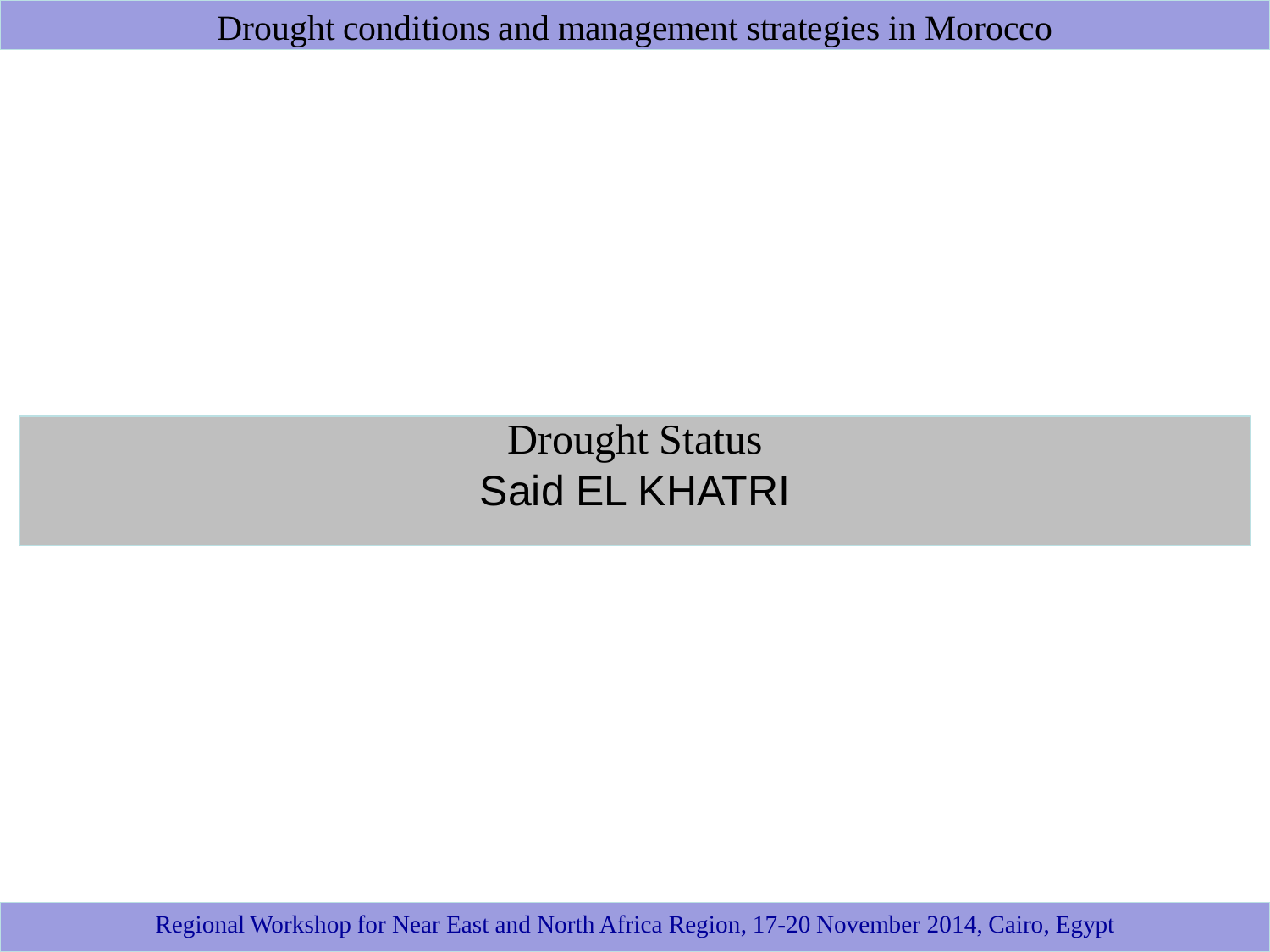# **Remarks on Moroccan rainfall and aridity:**

 Drought frequencies have risen from one event every 10 years at the beginning of the 20th century to 5 or 6 events every 10 years at the end of 20 st century and the beginning of the 21st century



 Many regions in Morocco became more arid between 1961 and recent years

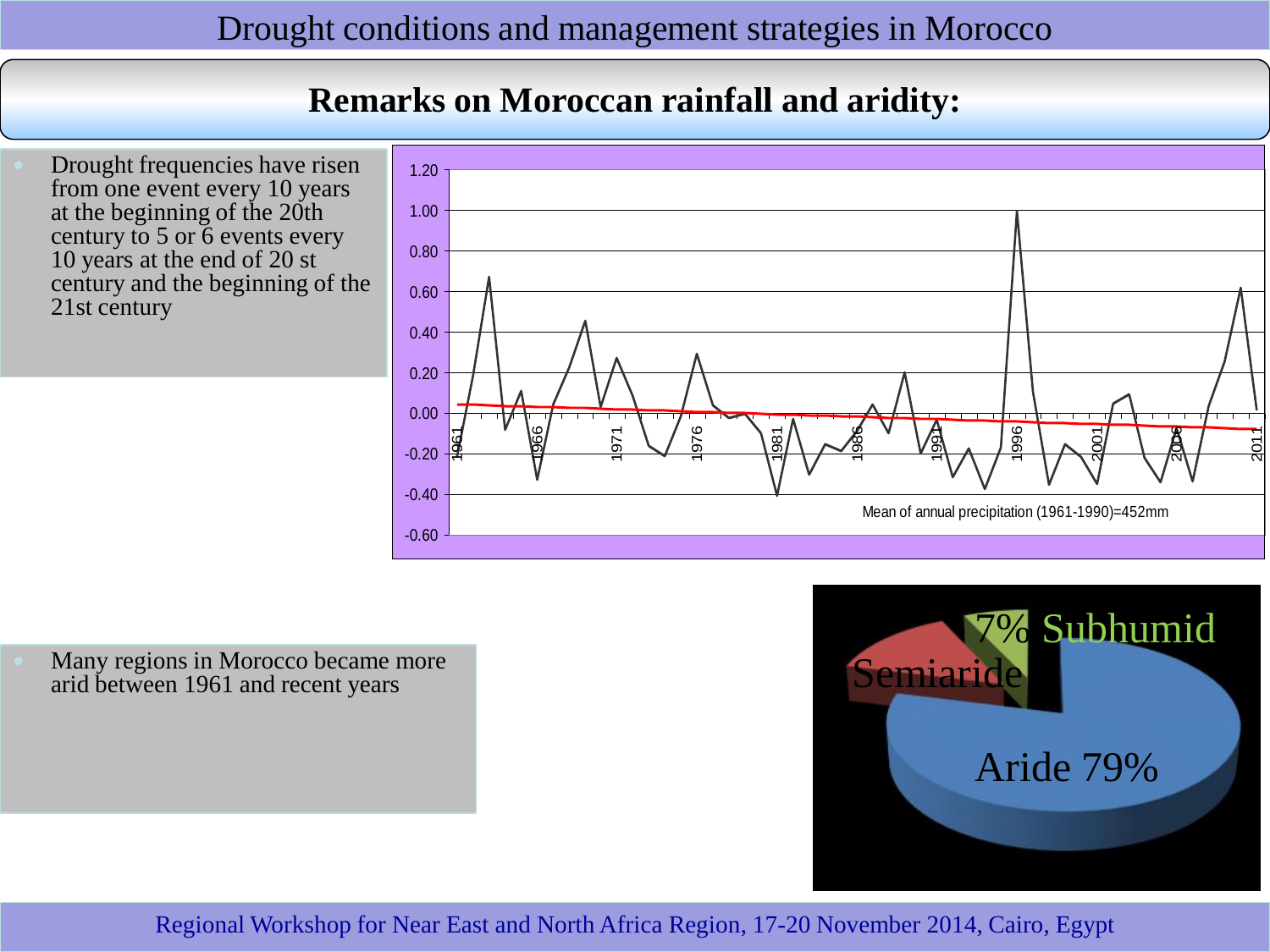# **Drought Impacts in Morocco:**

- The impacts of drought are **non-structural**, **complex** and **difficult to quantify** in Morocco
- Morocco's **economy** is vulnerable to water scarcity : **reduction in GDP (**its economy expanded only 2.4% in 2012, dragged down by drought-weakened agriculture sector, which was much lower than the government promised 7% growth)
- **Crop production losses**,
- **Loss to livelihood**, (mainly for poor farmers)
- **Country's demographic component** (exodus of countryside to the cities)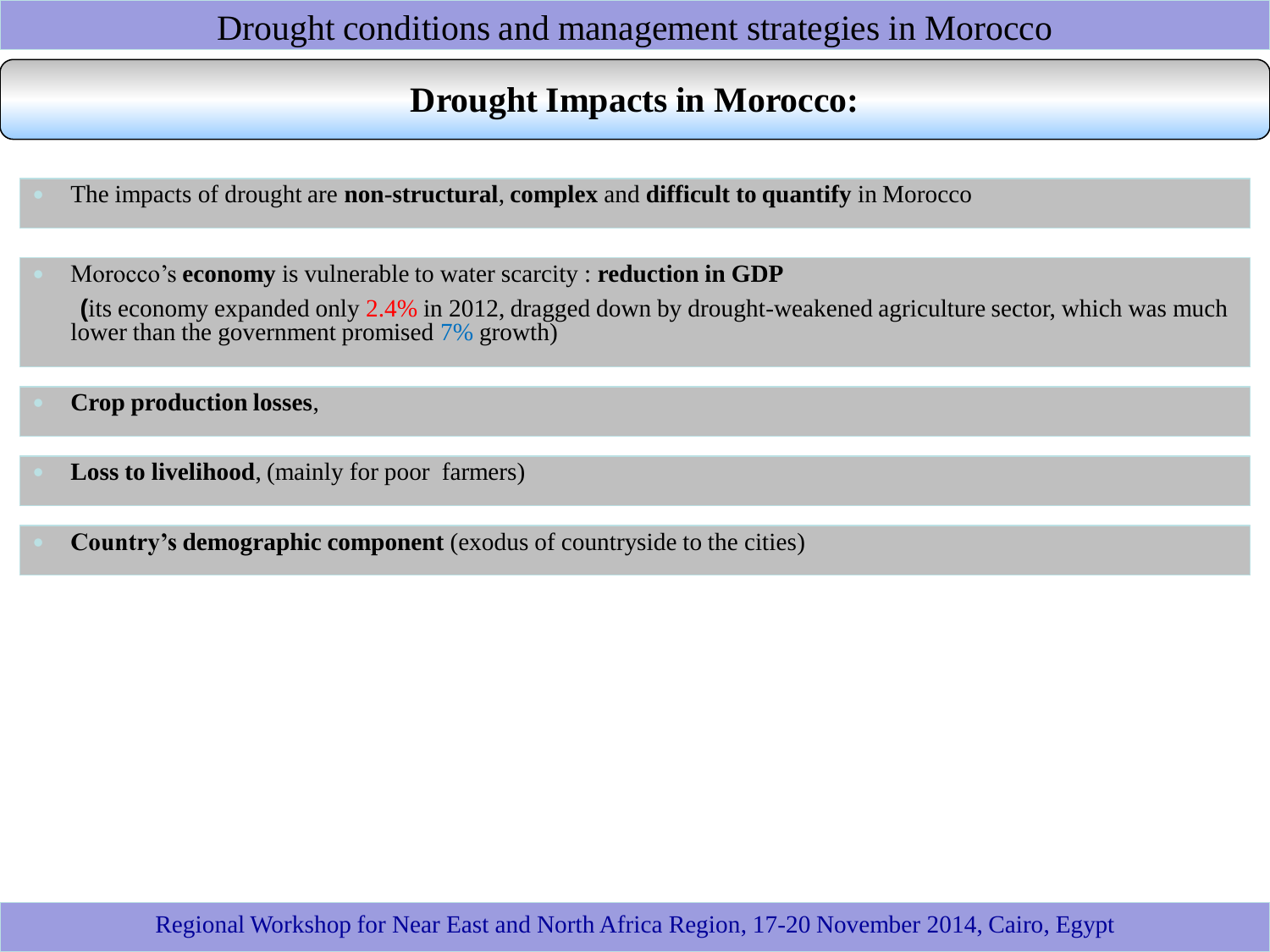# **Emergency relief and drought response:**

Morocco has longstanding experience in the development and implementation of programs to alleviate the impacts of drought. These programs are based on interventions aimed at:

- Securing safe **drinking water** for rural populations in particular
- Reserving **livestock** through **feed distribution**
- Implementing income and **job-creating activities** (maintenance of rural roads and irrigation infrastructures)
- Conserving forests and natural resources.

# **Drought monitoring and early warning systems:**

- **The seasonal forecasting system of DMN (**Direction de la Météorologie Nationale) since 1994
- **The Moroccan National System for crop monitoring and cereal yield prediction (**'CGMS-since 2011)
- **The SMAS project (Système maghrébin d'alerte précoce à la sécheresse)**: Early warning system for drought in Maghreb Region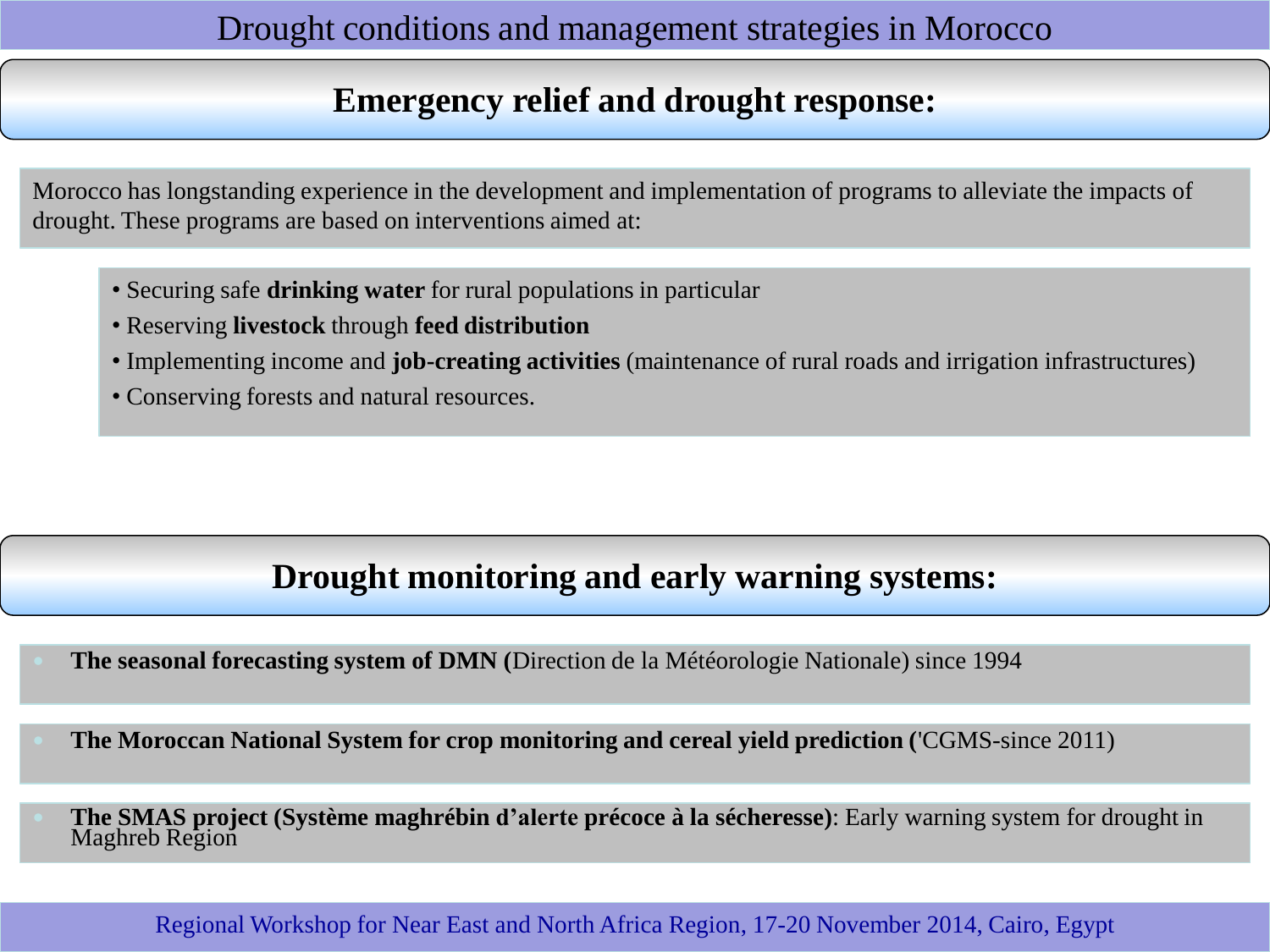# **Practices to alleviate drought impacts:**

Institutional practices:

- In 1995, Morocco established the water law, which emphasis on integrated water resources management through better water use efficiency, resource allocation practices, and protection of water quality.
- Morocco is adopting an insurance approach in cereal production.

Preparation to drought and water scarcity situations:

•Maximizing storage of rainwater (more than **140 dams**)

•Use of marginal resources (**groundwater**)

•Aquifer **recharge**

•Improved efficiency of **water distribution networks**

•Water transfers (in projection)

•**Desalination**

•Waste **water reuse**

•Artificial **modification of Weather (since 1984)**

Management measures:

•Water **meterin**g

- •Water markets (**tariffs**) and full cost recovery
- •Water saving **campaigns** for voluntary actions
- •Increase in **the regulation** capacity for **irrigation** purposes
- •Increase in **the regulation** capacity for **urban supply**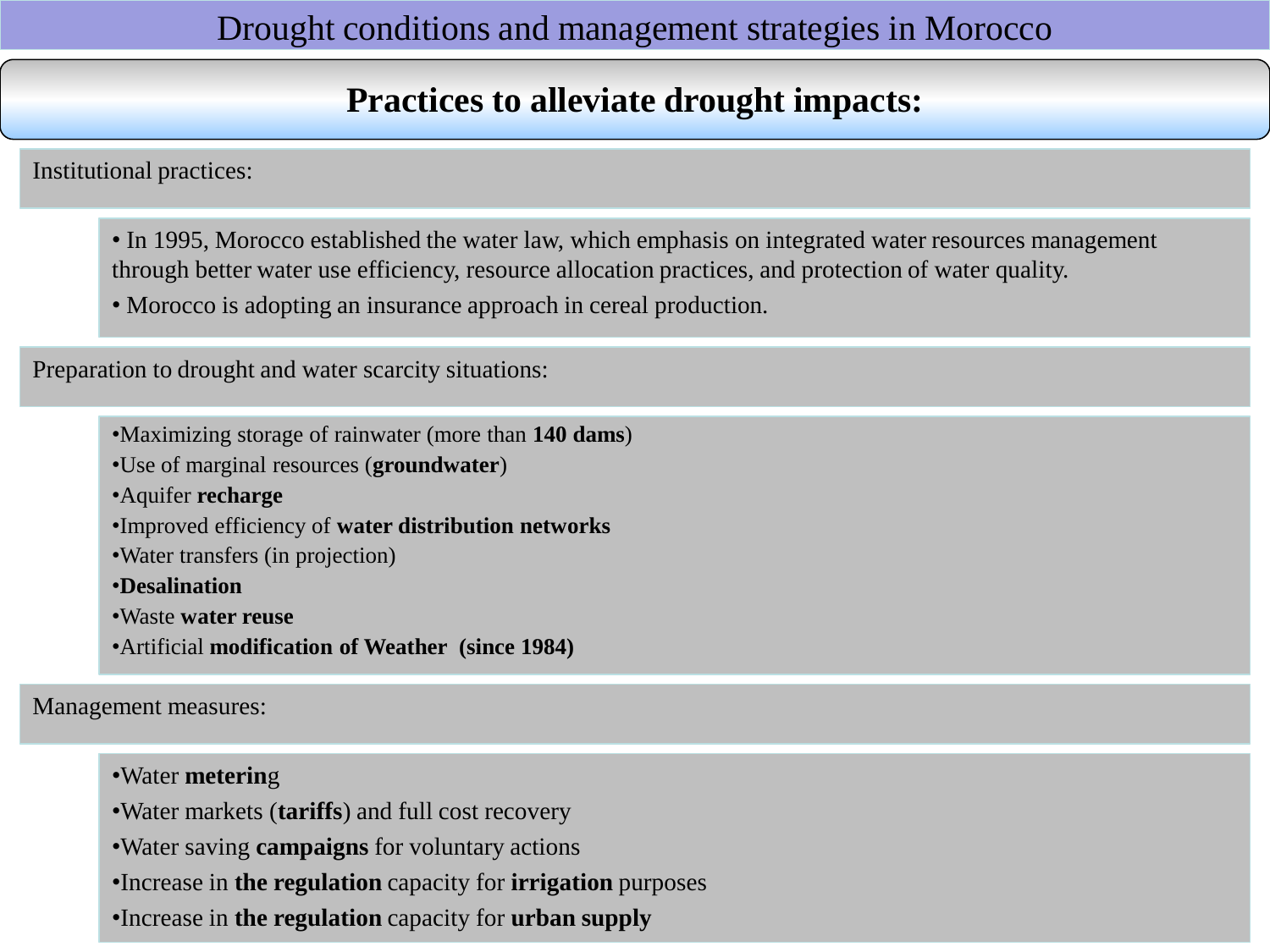# **The need for knowledge and skills on drought management:**

In Morocco, as in many developing countries, there are gaps in the management of drought and water scarcity. Certainly, many organizations are involved in drought management including:

Main advisory authorities:

- •Economic and Social Council (Committee on Environmental Affairs and Regional Development)
- •Superior Council for Water and Climate
- •Council for Agricultural Development
- •Permanent Inter-Ministerial Council for Rural Development
- •National Drought Observatory

Executive administration authorities

- •Ministry of Water (National Meteorological Office; Directorate General of Hydraulics, Water Basin Agencies, National Office of Water Drinking and Electricity)
- •Ministry of Agriculture and sea fishing (Regional Offices for Agricultural Development)
- •High Commissariat of Water, Forest and Fight against Desertification
- •Ministry of Interior (Directorate General of Local Collectivities, Directorate of Utilities and Services Licensed); Ministry of Finance; Ministry of Health; Ministry of General Affairs

A **standard and complementary drought management approach is needed**. This begins by strengthening the sharing of information on drought and the establishment of a global early warning system